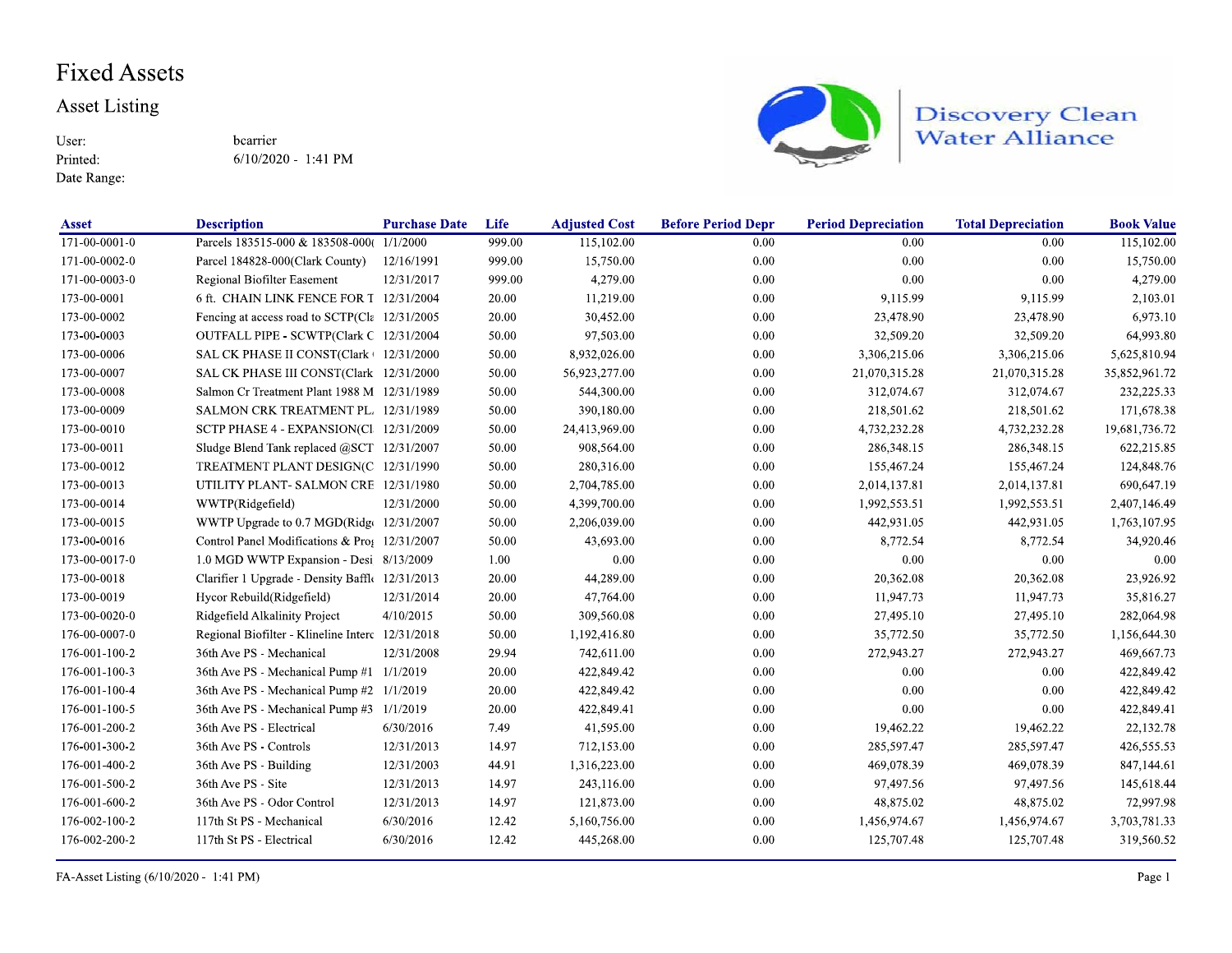| <b>Asset</b>  | <b>Description</b>                             | <b>Purchase Date</b> | Life                  | <b>Adiusted Cost</b> | <b>Before Period Depr</b> | <b>Period Depreciation</b> | <b>Total Depreciation</b> | <b>Book Value</b> |
|---------------|------------------------------------------------|----------------------|-----------------------|----------------------|---------------------------|----------------------------|---------------------------|-------------------|
| 176 002 300 2 | 117th St PS - Controls                         | 6/30/2016            | 12.42                 | 3,882,072.00         | 0.00                      | 1,095,978.86               | 1,095,978.86              | 2,786,093.14      |
| 176-002-400-2 | 117th St PS - Building                         | 12/31/2006           | 62.10                 | 7,972,326.00         | 0.00                      | 1,668,951.66               | 1,668,951.66              | 6,303,374.35      |
| 176-002-500-2 | 117th St PS - Site                             | 12/31/2013           | 24.84                 | 426,600.00           | 0.00                      | 103.073.82                 | 103.073.82                | 323,526.18        |
| 176-002-600-2 | 117th St PS - Odor Control                     | 6/30/2016            | 12.42                 | 315,852.00           | 0.00                      | 89,170.97                  | 89.170.97                 | 226,681.03        |
| 183-00-0006   | CUTTER KIT - CORNELL CUTTI                     | 12/31/2013           | 20.00                 | 27,046.00            | 0.00                      | 11,305.61                  | 11,305.61                 | 15,740.39         |
| 183-00-0016   | Spare Motor assembly for treatmen 12/31/2011   |                      | 20.00                 | 76,458.00            | 0.00                      | 51,638.44                  | 51,638.44                 | 24,819.56         |
| 184-00-0002   | Radio Telemetry - Sewer(Ridgefield 12/31/2012) |                      | 10.00                 | 17,513.00            | 0.00                      | 11.744.77                  | 11.744.77                 | 5,768.23          |
| 191-00-0001   | Scada System Software Upgrade (Ri 12/31/2014)  |                      | 10.00                 | 8,736.00             | 0.00                      | 4.370.06                   | 4.370.06                  | 4,365.94          |
|               |                                                |                      | <b>Report Totals:</b> | 126,393,930.13       | 0.00                      | 40.512.600.98              | 40.512.600.98             | 85,881,329.15     |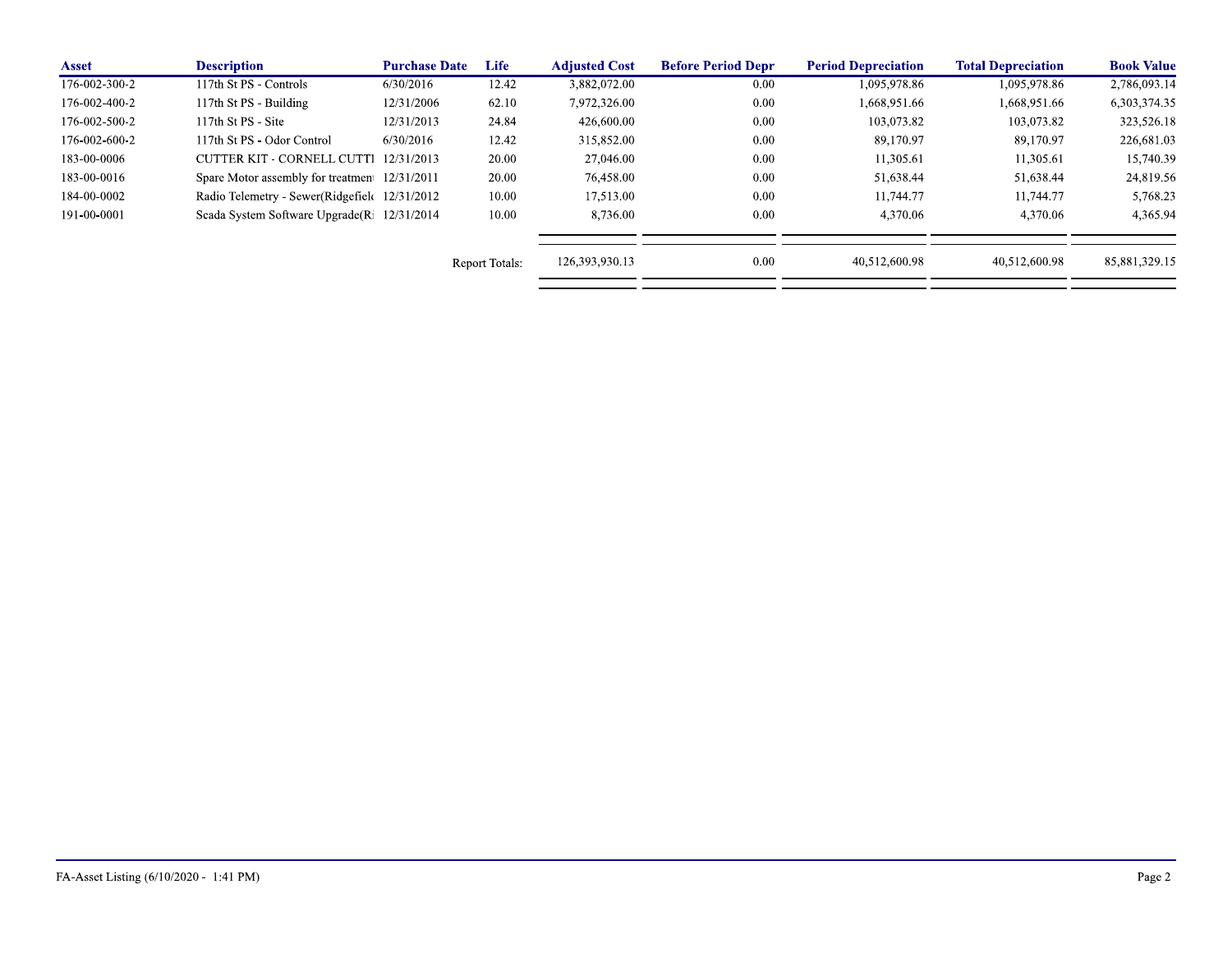## General Ledger

#### Detailed Trial Balance

User: Printed: 06/10/2020 - 1:37PM Bwolf 01 to 06, 2020 Period:



# Discovery Clean<br>Water Alliance

| <b>Account Number</b>            |           |                | <b>Description</b>                                          |                                                  |           | <b>Budget</b>           | <b>Beginning Balance</b> | <b>Debit This Period</b> | <b>Credit This Period</b> | <b>Ending Balance</b> |
|----------------------------------|-----------|----------------|-------------------------------------------------------------|--------------------------------------------------|-----------|-------------------------|--------------------------|--------------------------|---------------------------|-----------------------|
| 401<br><b>EXPENSE</b><br>401-001 |           |                | Operations and Maintenance                                  |                                                  |           |                         |                          |                          |                           |                       |
| 401-001-535-10-00-00             |           |                | Professional Svcs - Legal                                   |                                                  |           | 40,000.00               |                          |                          |                           |                       |
| 1/31/2020                        | AP        |                | 11 FOGAPC - FOSTER GARVEY PC                                |                                                  | Ck# 10443 |                         |                          | 4,200.00                 | 0.00                      |                       |
| 2/28/2020                        | AP        | 2              | 15 FOGAPC - FOSTER GARVEY PC                                |                                                  | Ck# 10443 |                         |                          | 2,555.00                 | 0.00                      |                       |
| 3/31/2020                        | <b>GL</b> | 3              | 13 Reclass CIP expenses                                     |                                                  |           |                         |                          | 0.00                     | 2,238.50                  |                       |
|                                  |           |                | 401-001-535-10-00-00 Totals:                                | Var: 35,483.50                                   |           | 40,000.00               | 0.00                     | 6,755.00                 | 2,238.50                  | 4,516.50              |
| 401-001-535-10-00-01             |           |                | Professional Svcs - CRWWD                                   |                                                  |           | 977,197.50              |                          |                          |                           |                       |
| 1/1/2020                         | AP        |                |                                                             | 3 CRWWD - CLARK REGIONAL WASTEWATER 1 Ck# 10427  |           |                         |                          | 73,081.46                | 0.00                      |                       |
| 1/31/2020                        | AP        |                |                                                             | 10 CRWWD - CLARK REGIONAL WASTEWATER 1 Ck# 10434 |           |                         |                          | 73,081.46                | 0.00                      |                       |
| 3/1/2020                         | AP        | 3              |                                                             | 4 CRWWD - CLARK REGIONAL WASTEWATER 1 Ck# 10438  |           |                         |                          | 73,081.46                | 0.00                      |                       |
| 4/30/2020                        | AP        | $\overline{4}$ |                                                             | 4 CRWWD - CLARK REGIONAL WASTEWATER 1 Ck# 10441  |           |                         |                          | 73,081.46                | 0.00                      |                       |
| 5/1/2020                         | AP        | 5              |                                                             | CRWWD - CLARK REGIONAL WASTEWATER 1 Ck# 10446    |           |                         |                          | 73,081.46                | 0.00                      |                       |
|                                  |           |                | 401-001-535-10-00-01 Totals:                                | Var: 611,790.20                                  |           | 977,197.50              | 0.00                     | 365,407.30               | 0.00                      | 365,407.30            |
| 401-001-535-10-00-02             |           |                | Prof Svcs - SCWMS Operations                                |                                                  |           | 3,928,518.50            |                          |                          |                           |                       |
| 1/1/2020                         | AP        | 1              | 3 CLCOAU - CLARK COUNTY AUDITOR                             |                                                  | Ck#10426  |                         |                          | 333,324.29               | 0.00                      |                       |
| 2/1/2020                         | AP        | 2              |                                                             | CLCOAU - CLARK COUNTY AUDITOR                    | Ck#10426  |                         |                          | 333,324.29               | 0.00                      |                       |
| 3/1/2020                         | AP        | 3              |                                                             | CLCOAU - CLARK COUNTY AUDITOR                    | Ck#10433  |                         |                          | 333,324.29               | 0.00                      |                       |
| 4/1/2020                         | AP        | 4              |                                                             | CLCOAU - CLARK COUNTY AUDITOR                    | Ck#10437  |                         |                          | 333,324.29               | 0.00                      |                       |
| 5/1/2020                         | AP        | 5              |                                                             | CLCOAU - CLARK COUNTY AUDITOR                    | Ck# 10439 |                         |                          | 333,324.29               | 0.00                      |                       |
| 6/1/2020                         | AP        | 6              | 2 CLCOAU - CLARK COUNTY AUDITOR                             |                                                  | Ck# 10445 |                         |                          | 333,324.29               | 0.00                      |                       |
|                                  |           |                | 401-001-535-10-00-02 Totals:                                | Var: 1,928,572.76                                |           | 3,928,518.50            | 0.00                     | 1,999,945.74             | 0.00                      | 1,999,945.74          |
| 401-001-535-10-00-03             |           |                | Prof Svcs - BGFM Operations                                 |                                                  |           | 71,373.00               |                          |                          |                           |                       |
| 401-001-535-10-00-04             |           |                | 401-001-535-10-00-03 Totals:<br>Prof Svcs - RTPO Operations | Var: 71,373.00                                   |           | 71,373.00<br>685,931.50 | 0.00                     | 0.00                     | 0.00                      | 0.00                  |
| 1/1/2020                         | AP        |                |                                                             | 3 CRWWD - CLARK REGIONAL WASTEWATER 1 Ck# 10427  |           |                         |                          | 61,798.21                | 0.00                      |                       |
| 1/31/2020                        | AP        |                |                                                             | 10 CRWWD - CLARK REGIONAL WASTEWATER 1 Ck# 10434 |           |                         |                          | 61,798.21                | 0.00                      |                       |

GL - Detailed Trial Balance (06/10/2020 - 1:37 PM) Page 1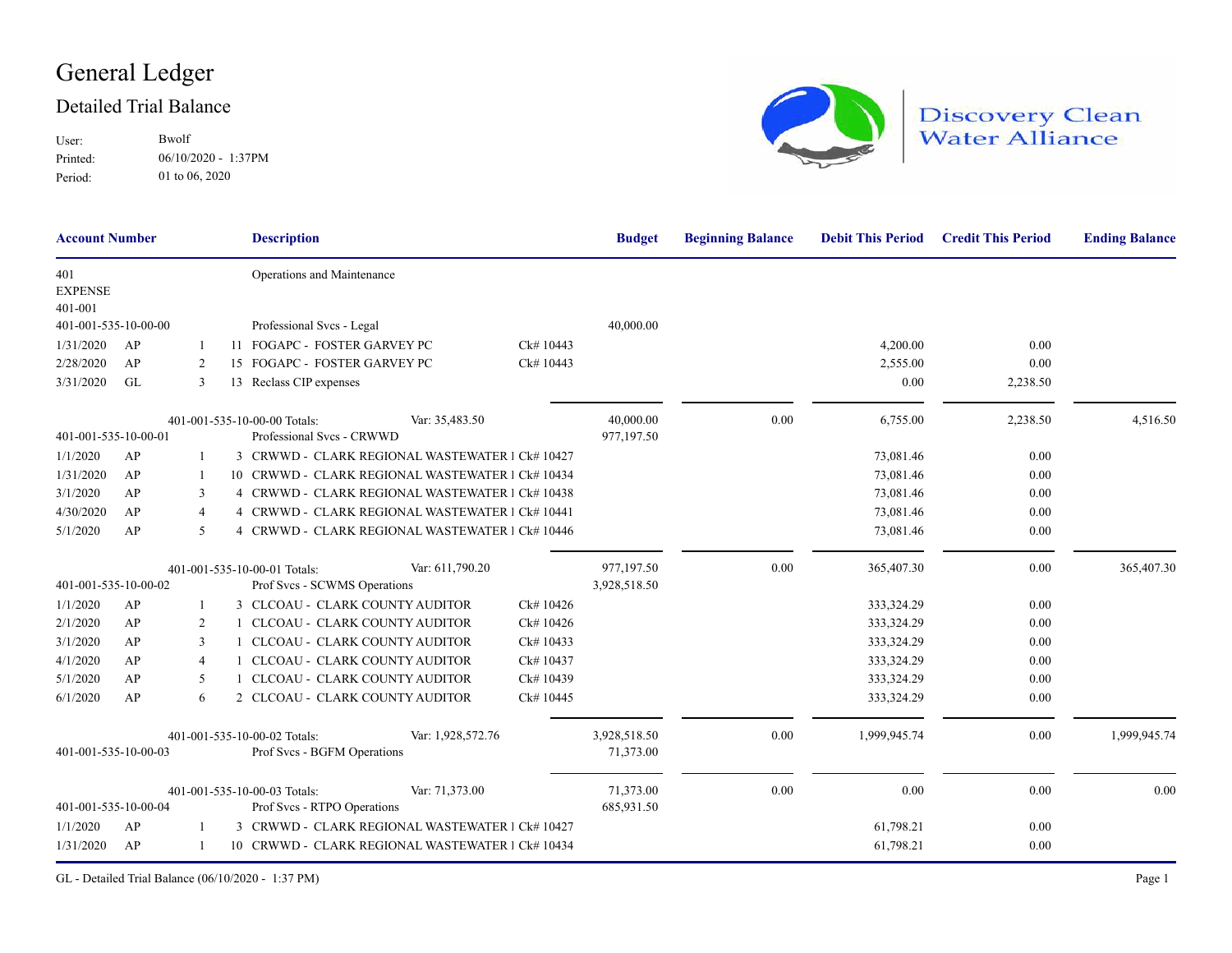| <b>Account Number</b> |    |                | <b>Description</b>                                                               | <b>Budget</b>          | <b>Beginning Balance</b> | <b>Debit This Period</b> | <b>Credit This Period</b> | <b>Ending Balance</b> |
|-----------------------|----|----------------|----------------------------------------------------------------------------------|------------------------|--------------------------|--------------------------|---------------------------|-----------------------|
| 3/1/2020              | AP | 3              | 4 CRWWD - CLARK REGIONAL WASTEWATER 1 Ck# 10438                                  |                        |                          | 61,798.21                | 0.00                      |                       |
| 4/30/2020             | AP | $\overline{4}$ | CRWWD - CLARK REGIONAL WASTEWATER 1 Ck# 10441                                    |                        |                          | 61,798.21                | 0.00                      |                       |
| 5/1/2020              | AP | 5              | 4 CRWWD - CLARK REGIONAL WASTEWATER 1 Ck# 10446                                  |                        |                          | 61,798.21                | 0.00                      |                       |
|                       |    |                | Var: 376,940.45<br>401-001-535-10-00-04 Totals:                                  | 685,931.50             | 0.00                     | 308,991.05               | 0.00                      | 308,991.05            |
| 401-001-535-10-00-05  |    |                | Prof Svcs - RB Operations                                                        | 11,000.00              |                          |                          |                           |                       |
| 1/1/2020              | AP | 1              | 3 CRWWD - CLARK REGIONAL WASTEWATER 1 Ck# 10427                                  |                        |                          | 916.67                   | 0.00                      |                       |
| 1/31/2020             | AP | 1              | 10 CRWWD - CLARK REGIONAL WASTEWATER 1 Ck# 10434                                 |                        |                          | 916.67                   | 0.00                      |                       |
| 3/1/2020              | AP | 3              | 4 CRWWD - CLARK REGIONAL WASTEWATER 1 Ck# 10438                                  |                        |                          | 916.67                   | 0.00                      |                       |
| 4/30/2020             | AP | $\overline{4}$ | 4 CRWWD - CLARK REGIONAL WASTEWATER 1 Ck# 10441                                  |                        |                          | 916.67                   | 0.00                      |                       |
| 5/1/2020              | AP | $\mathfrak{F}$ | 4 CRWWD - CLARK REGIONAL WASTEWATER 1 Ck# 10446                                  |                        |                          | 916.67                   | 0.00                      |                       |
| 401-001-535-10-00-10  |    |                | Var: 6,416.65<br>401-001-535-10-00-05 Totals:<br>Prof Svcs - Environmental Moni  | 11,000.00<br>45,000.00 | 0.00                     | 4,583.35                 | 0.00                      | 4,583.35              |
| 401-001-535-10-35-00  |    |                | Var: 45,000.00<br>401-001-535-10-00-10 Totals:<br>Tools & Equipment - Gen/Admin  | 45,000.00<br>0.00      | 0.00                     | 0.00                     | $0.00\,$                  | 0.00                  |
|                       |    |                | 401-001-535-10-35-00 Totals:                                                     | 0.00                   | 0.00                     | 0.00                     | 0.00                      | 0.00                  |
| 401-001-535-10-41-10  |    |                | Professional Svcs - Audit                                                        | 14,500.00              |                          |                          |                           |                       |
| 4/30/2020             | AP | 4              | 14 STAUOF - STATE AUDITOR'S OFFICE<br>Ck#10449                                   |                        |                          | 10,801.05                | 0.00                      |                       |
| 401-001-535-10-41-12  |    |                | Var: 3,698.95<br>401-001-535-10-41-10 Totals:<br>Proff Svcs - Financial Consult  | 14,500.00<br>0.00      | 0.00                     | 10,801.05                | 0.00                      | 10,801.05             |
| 4/30/2020             | AP | 4              | 4 DIASCE - DIGITAL ASSURANCE CERTIFICATI Ck# 10442                               |                        |                          | 2,500.00                 | 0.00                      |                       |
| 401-001-535-10-41-20  |    |                | Var: -2,500.00<br>401-001-535-10-41-12 Totals:<br>Prof Svcs - Environmental Moni | 0.00<br>0.00           | 0.00                     | 2,500.00                 | 0.00                      | 2,500.00              |
| 1/1/2020              | GL | 1              | 9 Reverse batch #952 (River Quality Monitoring invoi                             |                        |                          | 0.00                     | 44,727.99                 |                       |
| 3/1/2020              | AP | 3              | 4 CIOFVA - CITY OF VANCOUVER<br>Ck#10436                                         |                        |                          | 44,727.99                | 0.00                      |                       |
|                       |    |                | 401-001-535-10-41-20 Totals:                                                     | $0.00\,$               | 0.00                     | 44,727.99                | 44,727.99                 | 0.00                  |
| 401-001-535-10-44-00  |    |                | Taxes/Assessments                                                                | 0.00                   |                          |                          |                           |                       |
| 4/30/2020             | AP | $\overline{4}$ | 4 CLCOTR - CLARK COUNTY TREASURER'S OF Ck#10440                                  |                        |                          | 4,239.24                 | 0.00                      |                       |
| 4/30/2020             | AP | $\overline{4}$ | 4 CLCOTR - CLARK COUNTY TREASURER'S OF Ck# 10440                                 |                        |                          | 570.66                   | 0.00                      |                       |
| 4/30/2020             | AP | $\overline{4}$ | 4 CLCOTR - CLARK COUNTY TREASURER'S OF Ck# 10440                                 |                        |                          | 98.18                    | 0.00                      |                       |
|                       |    |                | Var: -4,908.08<br>401-001-535-10-44-00 Totals:                                   | 0.00                   | 0.00                     | 4,908.08                 | 0.00                      | 4,908.08              |
| 401-001-535-10-46-00  |    |                | Insurance                                                                        | 170,000.00             |                          |                          |                           |                       |
| 1/31/2020             | GL | 1              | 7 Monthly Prepaid Insurance Exp                                                  |                        |                          | 14,336.99                | 0.00                      |                       |
| 2/28/2020             | GL | $\overline{2}$ | 12 Monthly Prepaid Insurance Exp                                                 |                        |                          | 14,336.99                | 0.00                      |                       |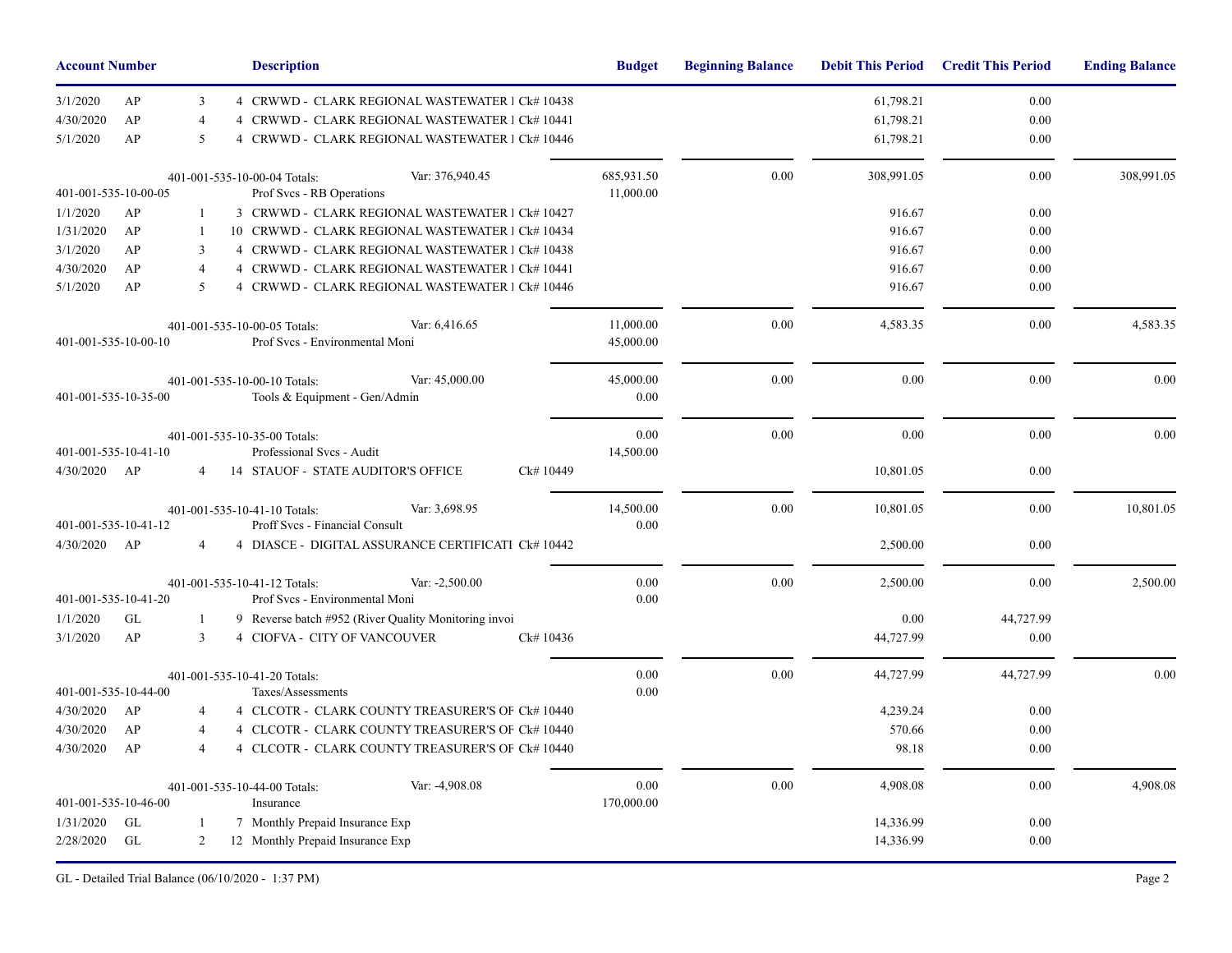| <b>Account Number</b>  |                           |                     |   | <b>Description</b>                                             |                  | <b>Budget</b>      | <b>Beginning Balance</b> | <b>Debit This Period</b> | <b>Credit This Period</b> | <b>Ending Balance</b> |
|------------------------|---------------------------|---------------------|---|----------------------------------------------------------------|------------------|--------------------|--------------------------|--------------------------|---------------------------|-----------------------|
| 3/31/2020              | GL                        | 3                   |   | 10 Monthly Prepaid Insurance Exp                               |                  |                    |                          | 14,336.99                | 0.00                      |                       |
| 4/30/2020              | GL                        | $\overline{4}$      |   | 12 Monthly Prepaid Insurance Exp                               |                  |                    |                          | 14,336.99                | 0.00                      |                       |
| 401-001-535-10-48-50   |                           |                     |   | 401-001-535-10-46-00 Totals:<br>Repairs & Restoration          | Var: 112,652.04  | 170,000.00<br>0.00 | 0.00                     | 57,347.96                | 0.00                      | 57,347.96             |
| 401-001-535-10-49-01   |                           |                     |   | 401-001-535-10-48-50 Totals:<br>Miscellaneous - Gen Admin      |                  | 0.00<br>9,000.00   | 0.00                     | 0.00                     | 0.00                      | 0.00                  |
| 3/31/2020              | GL                        | 3                   |   | 13 Reclass CIP expenses                                        |                  |                    |                          | 0.00                     | 3,600.00                  |                       |
| 5/1/2020               | AP                        | 5                   |   | 4 RAMACO - RAILROAD MANAGEMENT COMF Ck# 10448                  |                  |                    |                          | 258.95                   | 0.00                      |                       |
| 401-001-535-90-01-00   |                           |                     |   | 401-001-535-10-49-01 Totals:<br>Depreciation Expense           | Var: 12,341.05   | 9,000.00<br>0.00   | 0.00                     | 258.95                   | 3,600.00                  | $-3,341.05$           |
| 401-001-588-00-00-00   |                           |                     |   | 401-001-535-90-01-00 Totals:<br>Prior Period Adjustments       |                  | 0.00<br>0.00       | 0.00                     | 0.00                     | $0.00\,$                  | 0.00                  |
| 401-001-588-50-00-00   |                           |                     |   | 401-001-588-00-00-00 Totals:<br>Change in Accounting Principle |                  | 0.00<br>0.00       | 0.00                     | $0.00\,$                 | $0.00\,$                  | 0.00                  |
|                        |                           |                     |   | 401-001-588-50-00-00 Totals:                                   |                  | 0.00               | 0.00                     | 0.00                     | 0.00                      | 0.00                  |
| 401-001-597-00-00-02   |                           |                     |   | Transfers Out - Rate Stabil                                    |                  | 0.00               |                          |                          |                           |                       |
| 1/31/2020              | <b>GL</b>                 |                     |   | 5 Reclass RSC's to 406                                         |                  |                    |                          | 6,402.34                 | 0.00                      |                       |
| 2/28/2020              | $\operatorname{GL}$<br>GL | $\overline{2}$      |   | 10 Reclass RSC's to 406                                        |                  |                    |                          | 6,402.34                 | $0.00\,$                  |                       |
| 3/31/2020<br>4/30/2020 | GL                        | 3<br>$\overline{4}$ |   | 7 Reclass RSC's to 406<br>10 Reclass RSC's to 406              |                  |                    |                          | 6,402.34<br>6,402.34     | 0.00<br>0.00              |                       |
| 401-001-597-00-00-03   |                           |                     |   | 401-001-597-00-00-02 Totals:<br>Transfers Out - R&R            | Var: -25,609.36  | 0.00<br>0.00       | 0.00                     | 25,609.36                | 0.00                      | 25,609.36             |
| 1/31/2020              | GL                        | 1                   |   | 5 Reclass RSC's to 417                                         |                  |                    |                          | 114,717.05               | 0.00                      |                       |
| 2/28/2020              | GL                        | 2                   |   | 10 Reclass RSC's to 417                                        |                  |                    |                          | 114,717.05               | 0.00                      |                       |
| 3/31/2020              | $\operatorname{GL}$       | 3                   | 7 | Reclass RSC's to 417                                           |                  |                    |                          | 114,717.05               | 0.00                      |                       |
| 4/30/2020              | GL                        | $\overline{4}$      |   | 10 Reclass RSC's to 417                                        |                  |                    |                          | 114,717.05               | 0.00                      |                       |
| 401-001-597-00-00-04   |                           |                     |   | 401-001-597-00-00-03 Totals:<br>Transfers Out - Debt Service   | Var: -458,868.20 | 0.00<br>0.00       | 0.00                     | 458,868.20               | 0.00                      | 458,868.20            |
| 1/31/2020              | GL                        | 1                   |   | 5 Reclass RSC's to 404                                         |                  |                    |                          | 371,711.78               | 0.00                      |                       |
| 2/28/2020              | GL                        | 2                   |   | 10 Reclass RSC's to 404                                        |                  |                    |                          | 371,711.78               | 0.00                      |                       |
| 3/31/2020              | $\operatorname{GL}$       | 3                   |   | 7 Reclass RSC's to 404                                         |                  |                    |                          | 371,711.78               | $0.00\,$                  |                       |
| 4/30/2020              | GL                        | $\overline{4}$      |   | 10 Reclass RSC's to 404                                        |                  |                    |                          | 371,711.78               | 0.00                      |                       |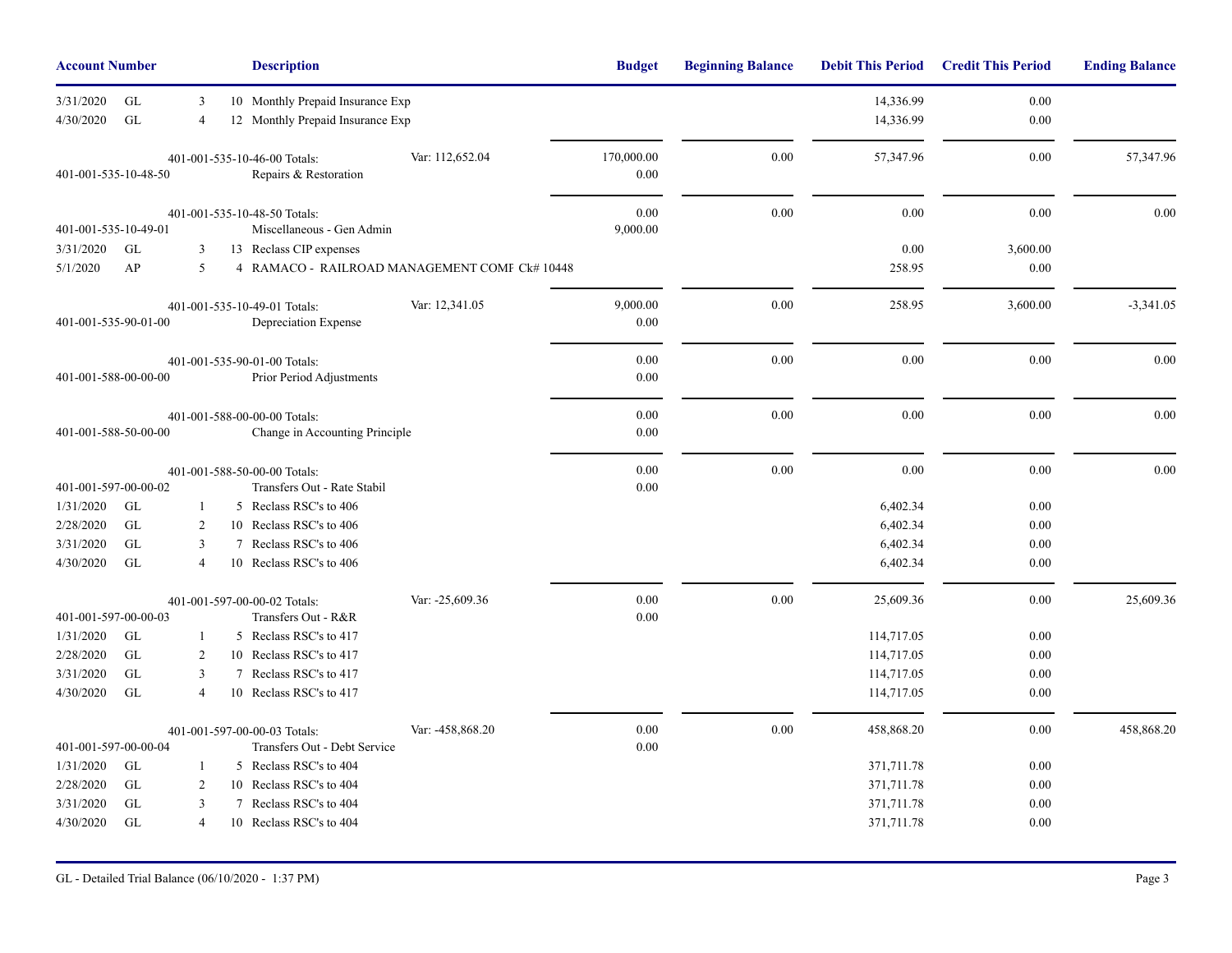| <b>Account Number</b>                   |                | <b>Description</b>                                             | <b>Budget</b>      | <b>Beginning Balance</b> | <b>Debit This Period</b> | <b>Credit This Period</b> | <b>Ending Balance</b> |              |
|-----------------------------------------|----------------|----------------------------------------------------------------|--------------------|--------------------------|--------------------------|---------------------------|-----------------------|--------------|
|                                         |                | 401-001-597-00-00-04 Totals:                                   | Var: -1,486,847.12 | 0.00                     | 0.00                     | 1,486,847.12              | $0.00\,$              | 1,486,847.12 |
| 401-001-597-00-00-05<br>1/31/2020<br>GL |                | Transfer Out - CIP<br>5 Reclass RSC's to 419                   |                    | 0.00                     |                          | 220,152.52                | $0.00\,$              |              |
| 2/28/2020<br><b>GL</b>                  | 2              | 10 Reclass RSC's to 419                                        |                    |                          |                          | 220,152.52                | 0.00                  |              |
|                                         |                | Reclass RSC's to 419                                           |                    |                          |                          |                           |                       |              |
| GL<br>3/31/2020                         | 3              |                                                                |                    |                          |                          | 220,152.52                | $0.00\,$              |              |
| GL<br>3/31/2020                         | 3              | 13 Reclass CIP expenses                                        |                    |                          |                          | 5,838.50                  | $0.00\,$              |              |
| GL<br>4/30/2020                         | $\overline{4}$ | 10 Reclass RSC's to 419                                        |                    |                          |                          | 220,152.52                | $0.00\,$              |              |
| 401-001-598-10-00-00                    |                | 401-001-597-00-00-05 Totals:<br>Amortization - ARO Defrd Outfl | Var: -886,448.58   | 0.00<br>0.00             | 0.00                     | 886,448.58                | 0.00                  | 886,448.58   |
|                                         |                | 401-001-598-10-00-00 Totals:                                   |                    | $0.00\,$                 | 0.00                     | $0.00\,$                  | $0.00\,$              | $0.00\,$     |
|                                         |                | 401-001 EXPENSE Totals:                                        |                    | 5,952,520.50             | 0.00                     | 5,663,999.73              | 50,566.49             | 5,613,433.24 |
|                                         |                | <b>EXPENSE Totals:</b>                                         |                    | 5,952,520.50             | 0.00                     | 5,663,999.73              | 50,566.49             | 5,613,433.24 |
|                                         | 401 Totals:    |                                                                |                    | 5,952,520.50             | $0.00\,$                 | 5,663,999.73              | 50,566.49             | 5,613,433.24 |
|                                         | Report Totals: |                                                                |                    | 5,952,520.50             | 0.00                     | 5,663,999.73              | 50,566.49             | 5,613,433.24 |
|                                         |                |                                                                |                    |                          |                          |                           |                       |              |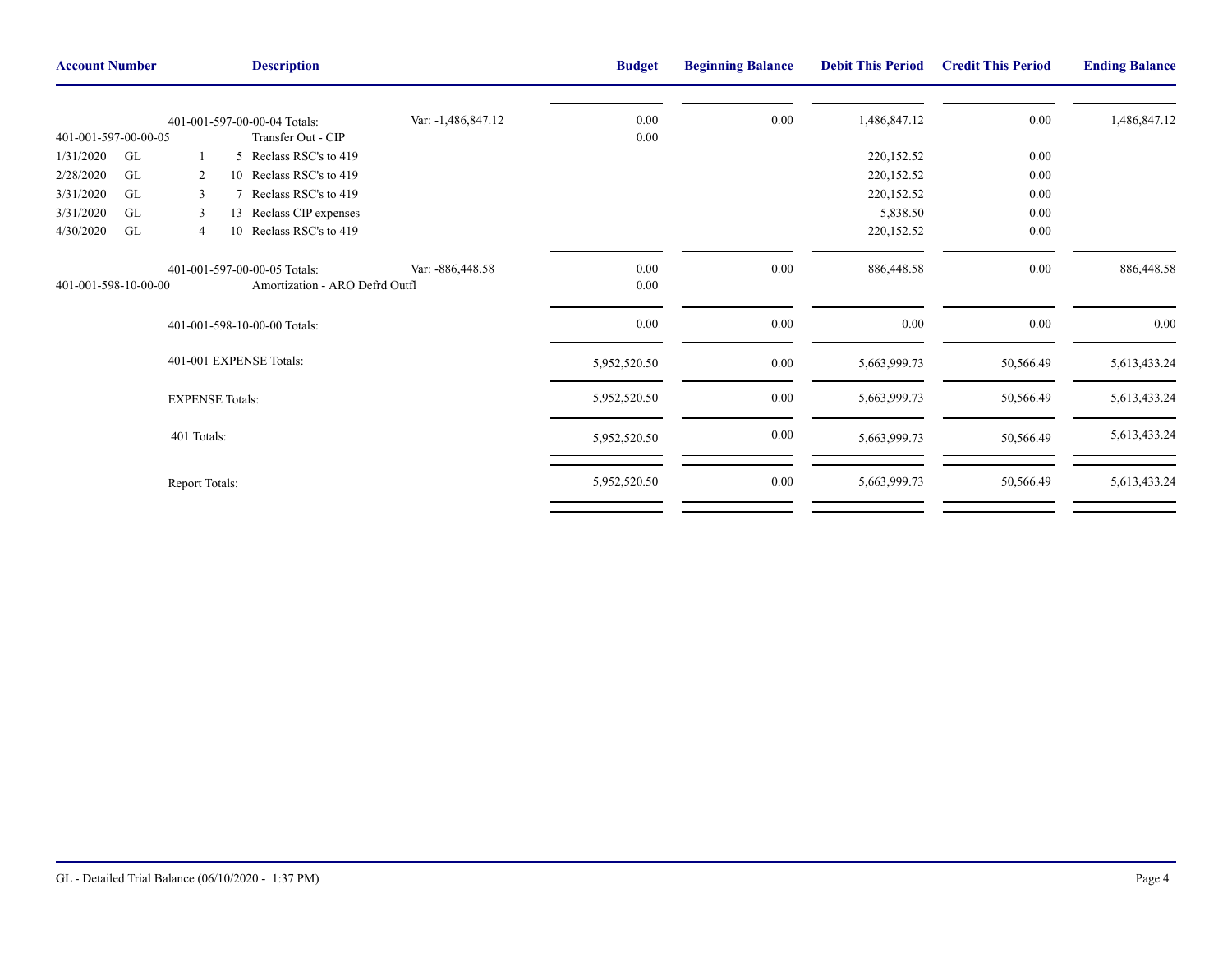## Accounts Payable

#### Check Detail

User: Bwolf Printed: 06/10/2020 - 1:25PM



| <b>Check Number</b>               | <b>Check Date</b>                                                     | <b>Amount</b> |
|-----------------------------------|-----------------------------------------------------------------------|---------------|
| 10432                             | AMTEC - AMERICAN MUNICIPAL TAX-EXEMPT COMPLIANCE<br>02/21/2020        |               |
| 6195-12-19<br>Inv                 |                                                                       |               |
| Line Item Date<br>12/27/2019      | Line Item Description<br>2015 Bonds Arbitrage Rebate Report & Opinion | 2,400.00      |
| Inv 6195-12-19 Total              |                                                                       | 2,400.00      |
| 10432 Total:                      |                                                                       | 2,400.00      |
|                                   | AMTEC - AMERICAN MUNICIPAL TAX-EXEMPT COMPLIANCE Total:               | 2,400.00      |
|                                   | <b>BNSFRA - BNSF RAILWAY COMPANY</b>                                  |               |
| 10430                             | 02/21/2020                                                            |               |
| Inv                               | PERMIT PR 2                                                           |               |
| Line Item Date                    | Line Item Description                                                 |               |
| 01/17/2020                        | Application for Temporary Private Crossing                            | 800.00        |
| Inv PERMIT PR 2 Total             |                                                                       | 800.00        |
| 10430 Total:                      |                                                                       | 800.00        |
| 10431                             | 02/21/2020                                                            |               |
| PERMIT PR 3<br>Inv                |                                                                       |               |
| Line Item Date                    | Line Item Description                                                 |               |
| 01/17/2020                        | Application for Temporary Private Crossing                            | 800.00        |
| Inv PERMIT PR 3 Total             |                                                                       | 800.00        |
|                                   |                                                                       |               |
| 10431 Total:                      |                                                                       | 800.00        |
|                                   | <b>BNSFRA - BNSF RAILWAY COMPANY Total:</b>                           | 1,600.00      |
| <b>CIOFVA - CITY OF VANCOUVER</b> |                                                                       |               |
| 10436                             | 03/20/2020                                                            |               |
| 00008105<br>Inv                   |                                                                       |               |
| Line Item Date<br>02/18/2020      | Line Item Description<br>2019 Columbia River Water Quality Monitoring | 44,727.99     |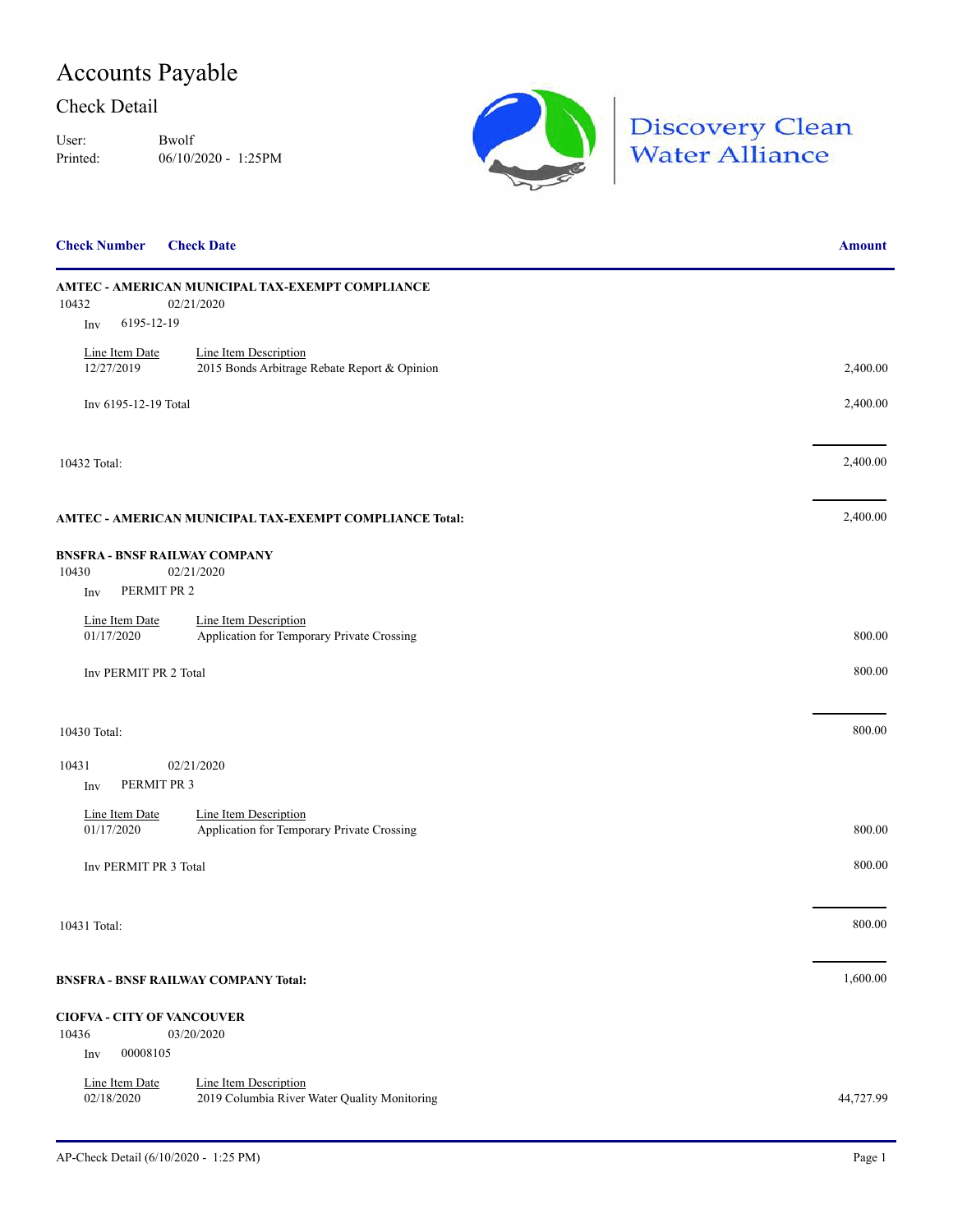| Inv 00008105 Total                                                                                         | 44,727.99  |
|------------------------------------------------------------------------------------------------------------|------------|
| 10436 Total:                                                                                               | 44,727.99  |
| <b>CIOFVA - CITY OF VANCOUVER Total:</b>                                                                   | 44,727.99  |
| <b>CLCOAU - CLARK COUNTY AUDITOR</b><br>10433<br>02/21/2020                                                |            |
| CI011495<br>Inv                                                                                            |            |
| Line Item Date<br>Line Item Description<br>02/01/2020<br>March SCTP Operator Agreement                     | 333,324.29 |
| Inv CI011495 Total                                                                                         | 333,324.29 |
| 10433 Total:                                                                                               | 333,324.29 |
| 03/20/2020<br>10437<br>CI012702<br>Inv                                                                     |            |
| Line Item Description<br>Line Item Date<br>03/01/2020<br>April SCTP Operator Agreement                     | 333,324.29 |
| Inv CI012702 Total                                                                                         | 333,324.29 |
| 10437 Total:                                                                                               | 333,324.29 |
| 04/17/2020<br>10439                                                                                        |            |
| CI013681<br>Inv                                                                                            |            |
| Line Item Date<br>Line Item Description<br>04/01/2020<br>May SCTP Operator Agreement                       | 333,324.29 |
| Inv CI013681 Total                                                                                         | 333,324.29 |
| 10439 Total:                                                                                               | 333,324.29 |
| <b>CLCOAU - CLARK COUNTY AUDITOR Total:</b>                                                                | 999,972.87 |
| <b>CLCOTR - CLARK COUNTY TREASURER'S OFFICE</b><br>10440<br>04/17/2020<br>183508000                        |            |
| Inv                                                                                                        |            |
| Line Item Description<br>Line Item Date<br>04/01/2020<br>2020 Property Taxes/ Assessment - Acct #183508000 | 4,239.24   |
| Inv 183508000 Total                                                                                        | 4,239.24   |
| 183515000<br>Inv                                                                                           |            |
| Line Item Date<br>Line Item Description<br>04/01/2020<br>2020 Property Taxes/ Assessment - Acct #183515000 | 570.66     |

**Check Number Check Date Amount**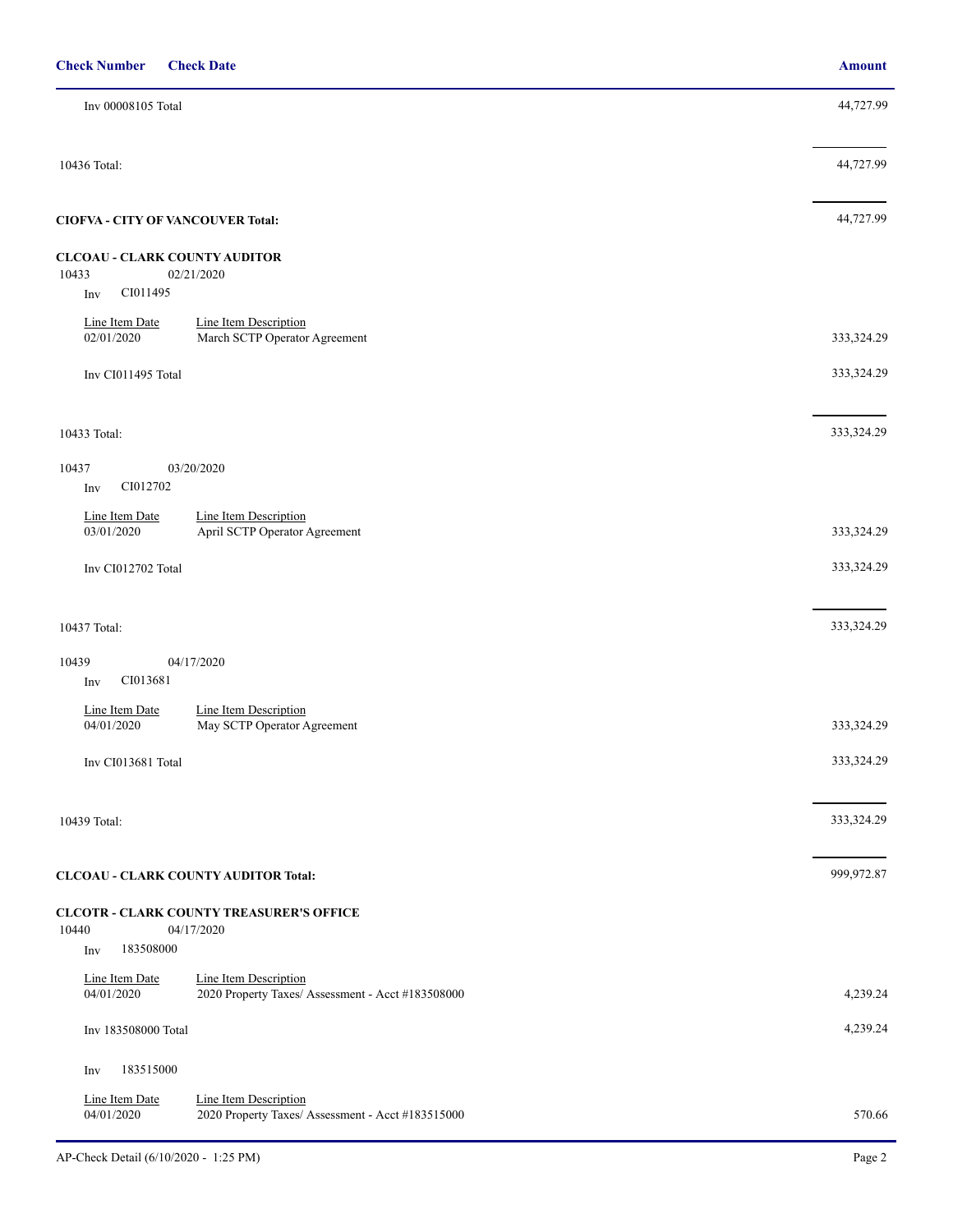| <b>Check Number</b> Check Date |  | Amount |  |
|--------------------------------|--|--------|--|
|--------------------------------|--|--------|--|

| Inv 183515000 Total          |                                                                        | 570.66     |
|------------------------------|------------------------------------------------------------------------|------------|
|                              |                                                                        |            |
| 184828000<br>Inv             |                                                                        |            |
| Line Item Date               | <b>Line Item Description</b>                                           |            |
| 04/01/2020                   | 2020 Property Taxes/ Assessment - Acct #184828000                      | 98.18      |
|                              |                                                                        |            |
| Inv 184828000 Total          |                                                                        | 98.18      |
|                              |                                                                        |            |
|                              |                                                                        | 4,908.08   |
| 10440 Total:                 |                                                                        |            |
|                              |                                                                        |            |
|                              | <b>CLCOTR - CLARK COUNTY TREASURER'S OFFICE Total:</b>                 | 4,908.08   |
|                              |                                                                        |            |
|                              | <b>CRWWD - CLARK REGIONAL WASTEWATER DISTRICT 401-001-535-10-00-01</b> |            |
| 10434                        | 02/21/2020                                                             |            |
| 014220<br>Inv                |                                                                        |            |
| Line Item Date               | Line Item Description                                                  |            |
| 12/31/2019                   | 92-2017-0053 SCTP Phase 5B PR 3 Clark County Treasurer                 | 6,483.24   |
| 12/31/2019                   | 92-2017-0053 SCTP Phase 5B PR 13 CH2M Hill                             | 68,363.15  |
| 12/31/2019                   | 92-2015-0023 SCTP Phase 5A PR 46 CH2M Hill                             | 262,511.86 |
| 12/31/2019                   | 92-2017-0053 SCTP Phase 5B PR 2 Clark County Treasurer                 | 3,802.00   |
| Inv 014220 Total             |                                                                        | 341,160.25 |
|                              |                                                                        |            |
| 0142215<br>Inv               |                                                                        |            |
|                              |                                                                        |            |
| Line Item Date<br>02/01/2020 | <b>Line Item Description</b><br>February RF Operator Agreement         | 61,798.21  |
| 02/01/2020                   | February Regional Biofilter Operator Agreement                         | 916.67     |
| 02/01/2020                   | February Admin Lead Professional Services                              | 73,081.46  |
|                              |                                                                        |            |
| Inv 0142215 Total            |                                                                        | 135,796.34 |
|                              |                                                                        |            |
| 0142216<br>Inv               |                                                                        |            |
| Line Item Date               | Line Item Description                                                  |            |
| 01/31/2020                   | 93-2019-0012 SCTP Boiler Gas Booster The Columbian                     | 107.46     |
| 01/31/2020                   | 93-2018-0096 SCTP Boiler Stack Replacement The Columbian               | 107.45     |
| 01/31/2020                   | 93-2018-0089 SCTP Cake Screw Transf The Columbian                      | 107.45     |
| 01/31/2020                   | 93-2018-0086 SCTP Digester Maint/Modifications The Columbian           | 107.46     |
| 01/31/2020                   | 93-2019-0072 SCTP HVAC Replace 70&72 The Columbian                     | 107.46     |
|                              |                                                                        | 537.28     |
| Inv 0142216 Total            |                                                                        |            |
| 0142217                      |                                                                        |            |
| Inv                          |                                                                        |            |
| Line Item Date               | <b>Line Item Description</b>                                           |            |
| 01/31/2020                   | 92-2017-0053 SCTP Phase 5B The Columbian                               | 107.46     |
| 01/31/2020                   | 92-2017-0053 SCTP Phase 5B OR Daily Journal of Commerce                | 586.30     |
| 01/31/2020                   | 92-2017-0053 SCTP Phase 5B WA Daily Journal of Commerce                | 768.60     |
| Inv 0142217 Total            |                                                                        | 1,462.36   |
|                              |                                                                        |            |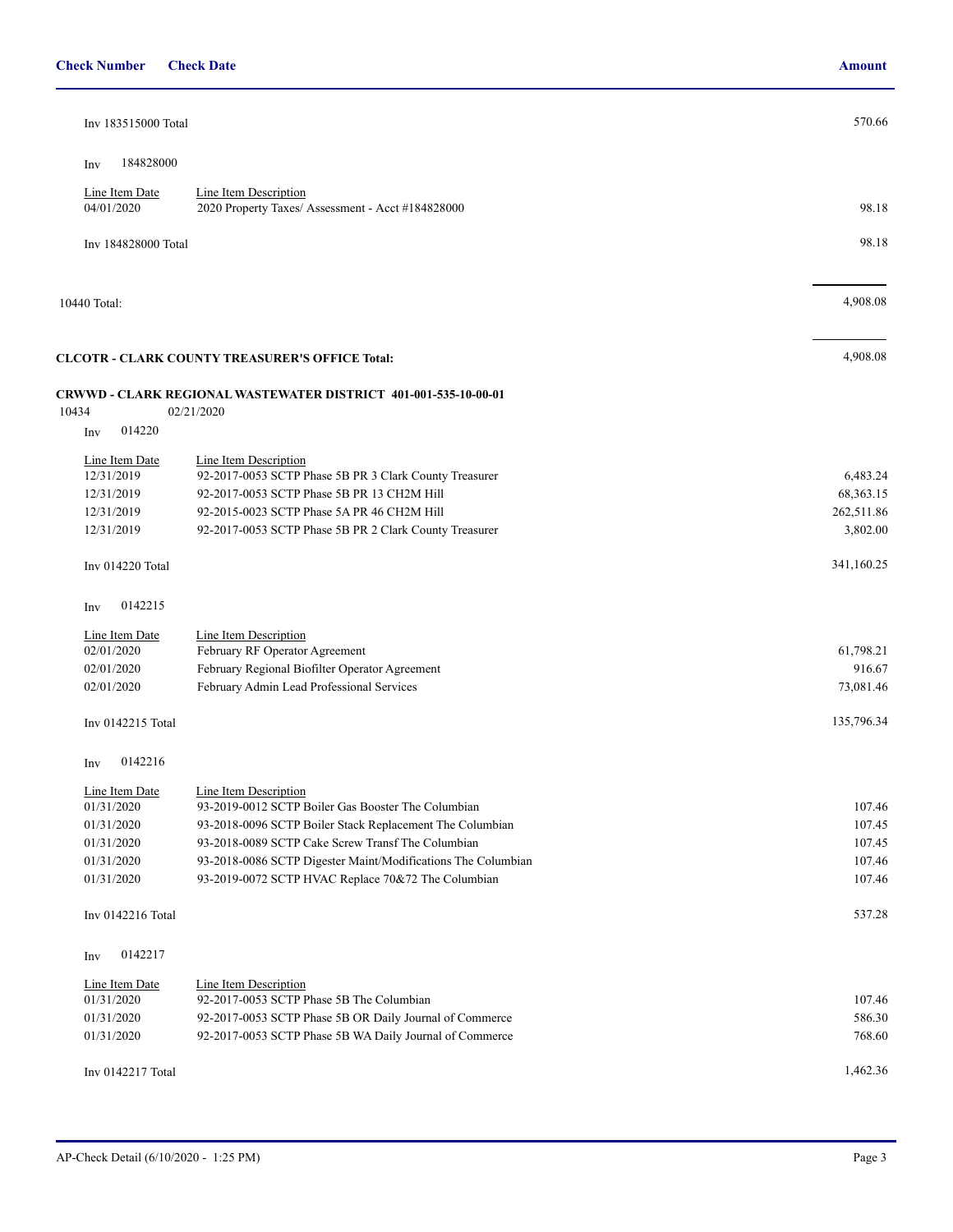| Inv          | 0142219                          |                                                                               |             |
|--------------|----------------------------------|-------------------------------------------------------------------------------|-------------|
|              | Line Item Date                   | Line Item Description                                                         |             |
|              | 12/31/2019                       | 93-2015-0019 36th Ave PS Pump Replacement PR 13 CH2M Hill                     | 1,278.75    |
|              | 12/31/2019                       | 93-2018-0086 SCTP Digester 1 Maint/Mod PR 7 CH2M Hill                         | 3,972.50    |
|              | 12/31/2019                       | 93-2019-0012 SCTP Boiler Gas Boosters PR 2 Brown & Caldwell                   | 27, 243. 75 |
|              | 12/31/2019                       | 93-2019-0012 SCTP Boiler Gas Boosters PR 1 Brown & Caldwell                   | 6,826.75    |
|              | 12/31/2019                       | 93-2018-0096 SCTP Boiler Exhaust Stack Repl PR 4 CH2M Hill                    | 8,568.00    |
|              | 12/31/2019                       | 93-2019-0072 SCTP HVAC Replace Bldgs 70&72 PR 1 Brown & C                     | 16,731.00   |
|              | 12/31/2019                       | 93-2019-0072 SCTP HVAC Replace Bldgs 70&72 PR 2 Brown & C                     | 36,979.75   |
|              | Inv 0142219 Total                |                                                                               | 101,600.50  |
| 10434 Total: |                                  |                                                                               | 580,556.73  |
|              |                                  |                                                                               |             |
| 10438        |                                  | 03/20/2020                                                                    |             |
| Inv          | 0142258                          |                                                                               |             |
|              | Line Item Date                   | Line Item Description                                                         |             |
|              | 03/01/2020                       | March Regional Biofilter Operator Agreement                                   | 916.67      |
|              | 03/01/2020                       | March RF Operator Agreement                                                   | 61,798.21   |
|              | 03/01/2020                       | March Admin Lead Professional Services                                        | 73,081.46   |
|              | Inv 0142258 Total                |                                                                               | 135,796.34  |
|              |                                  |                                                                               |             |
| Inv          | 0142259                          |                                                                               |             |
|              | Line Item Date                   | <b>Line Item Description</b>                                                  |             |
|              | 02/28/2020                       | 93-2018-0056 SCTP HVAC Bldgs 35&83 Retainage Just Right Heat                  | 11,020.93   |
|              | Inv 0142259 Total                |                                                                               | 11,020.93   |
|              |                                  |                                                                               |             |
| 10438 Total: |                                  |                                                                               | 146,817.27  |
|              |                                  |                                                                               |             |
|              |                                  |                                                                               |             |
|              |                                  | CRWWD - CLARK REGIONAL WASTEWATER DISTRICT Total:                             | 727,374.00  |
| 10435        | <b>FOGAPC - FOSTER GARVEY PC</b> | 02/21/2020                                                                    |             |
| Inv          | 2738623                          |                                                                               |             |
|              |                                  |                                                                               |             |
|              | Line Item Date<br>01/14/2020     | Line Item Description<br>December Legal Services - SCTP Phase 5B Improvements | 66.00       |
|              |                                  |                                                                               |             |
|              | Inv 2738623 Total                |                                                                               | 66.00       |
| Inv          | 2739886                          |                                                                               |             |
|              | Line Item Date                   | <b>Line Item Description</b>                                                  |             |
|              | 01/14/2020                       | December Legal Services - General Counsel                                     | 3,074.77    |
|              |                                  |                                                                               |             |
|              | Inv 2739886 Total                |                                                                               | 3,074.77    |
| Inv          | 2739888                          |                                                                               |             |
|              | Line Item Date                   | Line Item Description                                                         |             |
|              | 01/22/2020                       | December Legal Services - SCTP Phase 5A & Outfall                             | 5,880.50    |